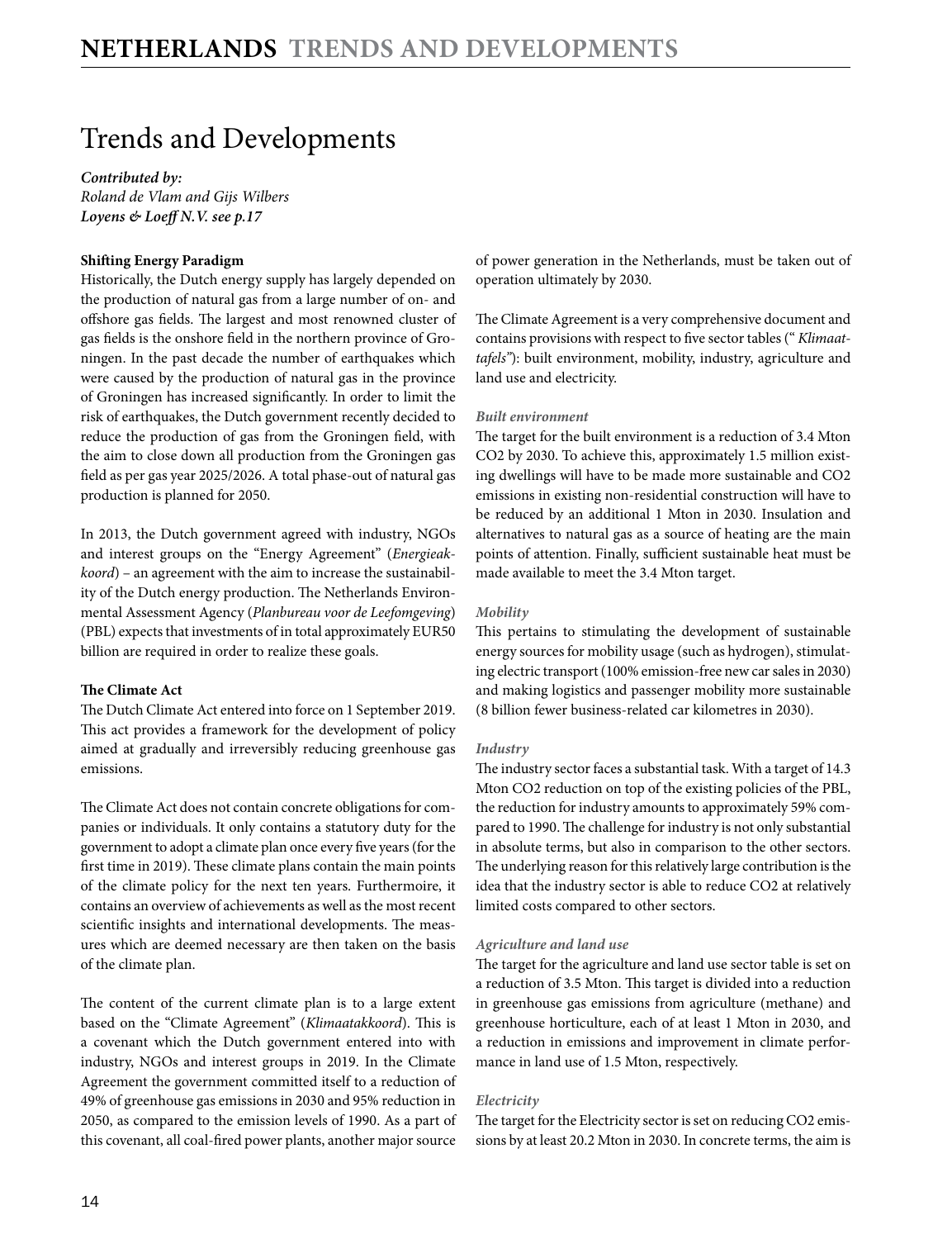*Contributed by: Roland de Vlam and Gijs Wilbers, Loyens & Loeff N.V.*

to scale up electricity production from renewable sources to 84 TWh. The measures and actions required for this plan have been worked out in specific agreements for renewable energy (ie, solar and wind energy) on land and at sea. Because the sun and wind cannot be switched on and off, there must be sufficient, flexible production capacity for security of supply, which will increasingly have to be produced without any CO2 emissions.

## **Urgenda**

On 24 June 2015, the Netherlands made the international news with a remarkable court ruling. The case concerned proceedings against the Dutch State brought by the Urgenda Foundation. Urgenda is a "citizens' platform" dedicated to the development of plans and measures to prevent climate change. In short, Urgenda argued that the State should have done more to reduce greenhouse gas emissions in the Netherlands. The District Court - to the amazement of many - agreed thereto.

The State's appeal against the verdict was denied by the Court of Appeal in The Hague. Subsequently, in cassation before the Supreme Court, the State's claims were again denied. In its verdict, the Supreme Court referred to the European Convention for the Protection of Human Rights and Fundamental Freedoms (ECHR).

According to the Supreme Court, the ECHR obliges governments to ensure people the rights and freedoms set out in the Convention. In particular, Article 2 ECHR, which protects the right to life, and Article 8 of the ECHR, which protects the right to respect for private and family life, apply in the Urgenda case. These provisions oblige governments to take appropriate measures in cases where there is a "real and immediate risk" to the life or well-being of people. This also applies when environmental hazards cause such risks, even if those dangers can only materialise in the long term. According to the Supreme Court, the Dutch State is therefore obliged to contribute to reducing greenhouse gas emissions in its territory.

## **Renewable Energy Sources**

Numerous sources for production of renewable energy are currently being utilised in the Netherlands. Such sources include on- and offshore wind energy, onshore solar energy and to a lesser extent biomass (co-)firing, hydropower, geothermal power and heat production, and hydrogen production. As a result of specific government policies, particularly the geothermal power and heat production, and hydrogen production are rapidly gaining traction in the Netherlands.

The Netherlands borders the North Sea – a very suitable place for wind energy production due to its relatively shallow waters, favourable wind climate, and proximity to ports and industrial energy consumers. Since 2007, four large wind farms have been realised in the North Sea. Together, these offshore wind farms have a capacity of 1 GW.

In recent years multiple additional offshore wind farm sites have been tendered and are currently being developed. Interestingly, these tenders have become increasingly competitive, which resulted in multiple sites having been tendered to consortia that submitted offers that did not rely on subsidies. Looking forward, the Dutch government plans to further increase the amount of installed capacity in the North Sea to 4.5 GW in 2023, and 11 GW in 2030.

Another large source of renewable energy in the Netherlands is solar PV projects. The installed capacity of solar PV projects amounts to about 7 GW. The vast majority of these projects have been realised on agricultural lands and rooftops. The Dutch government anticipates that about 30 TWh will be produced by solar PV in 2030.

## **From SDE+ to SDE++**

One of the most important incentive schemes used by the Dutch government to achieve its climate objectives is the Renewable Energy Production Incentive Scheme, the "SDE+". The SDE+ is a subsidy scheme to stimulate renewable energy production. This subsidy will be adjusted this year. Apparently, there wasn't much impetus for inventing a new name as the renewed scheme is called the "SDE++".

The SDE++ has a broader goal than its predecessor and is primarily aimed at reducing CO2. This means that CO2-saving technologies other than renewable energy production are also eligible for subsidy. This enables the new scheme to make an important contribution in addressing the climate challenges of different sectors.

In essence, the SDE++ is an extension of its predecessor, particularly with regard to the underlying system. Like the existing scheme, the SDE++ assumes compensation for an "operating shortfall" (ie,the difference between the cost price of the product and the market value of the product). For each technique a "base amount" will be determined in advance. The difference between the fluctuating market value of the product and the base amount will be covered by the subsidy. In order to ensure cost-efficiency, the subsidy is allocated in tranches (the cheapest techniques first, and the more expensive techniques only in so far as there are still sufficient funds remaining).

## *Greenhouse emission reduction in the SDE++*

As mentioned, the SDE++ focuses on greenhouse gas emission reduction. Techniques are no longer ranked according to subsidy requirement alone, but according to subsidy requirement per tonne of CO2 reduction realised through the use of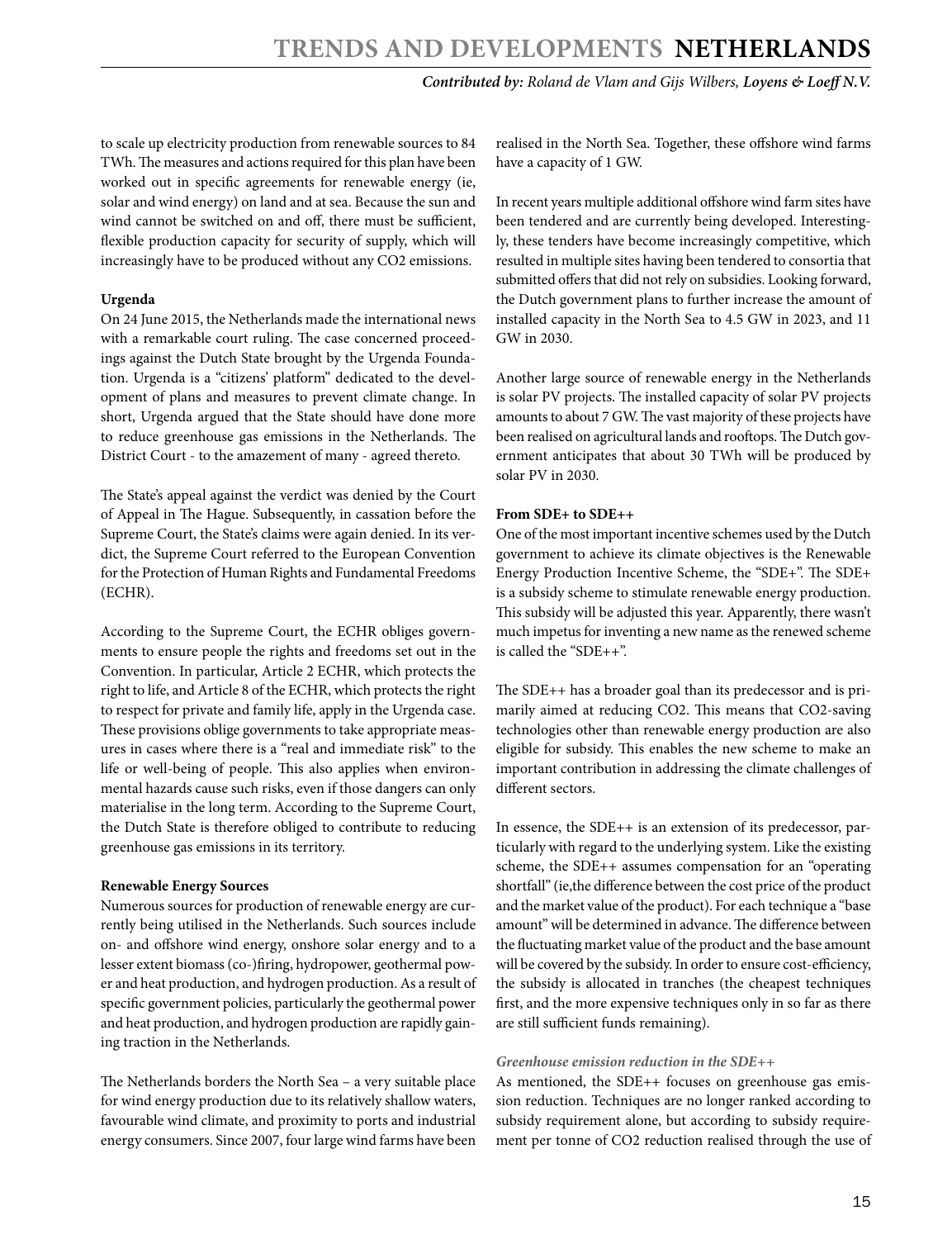## **NETHERLANDS Trends and Developments**

*Contributed by: Roland de Vlam and Gijs Wilbers, Loyens & Loeff N.V.*

the technique. The ranking enables fair competition between the various techniques. However, it also makes the new scheme relatively complex.

In order to qualify for SDE++: the technique must be sufficiently market mature (ie, cost-effective); the technique must have sufficient potential to reduce CO2 emissions; roll out of the technique on a sufficiently large scale must be possible; the technique should have an operating shortfall compared to a known reference technique; and the best way to remunerate this operating shortfall must be by means of an operating subsidy. Examples of eligible techniques are:

- extension of solar thermal energy (greenhouse horticulture);
- aquathermal;
- extension of geothermal energy with specific categories for shallow geothermal energy and applications for district heating and greenhouse horticulture;
- composting heat;
- thermal storage in greenhouse horticulture;
- utilisation of residual heat (industry and data centres);
- heat pumps in the manufacturing industry;
- electric boilers;
- hydrogen production; and
- Carbon Capture and Storage (CCS).

#### *Subsidies*

These techniques (and dozens of their variants), ranked according to subsidy intensity (euro per tonne of CO2 reduction), are included in a list which states the basic amounts, bottom prices, correction amounts and full-load hours.

The maximum subsidy in 2020 for each technique is EUR300 per tonne of CO2 reduction. Techniques with a higher subsidy intensity are entitled to the SDE++, but for these projects the entire operating shortfall may not be reimbursed.

In principle, the SDE++ system has a single integral budget ceiling (2020: EUR5 billion). A different maximum applies to renewable electricity from sun and wind, for CCS and for CO2 reducing techniques used in the industry.

## *Opening of SDE++ 2020*

The opening budget of the SDE++ for 2020 amounts to EUR5 billion. The SDE++ 2020 will open on 24 November 2020, in four tranches.

### **Grid Investments**

The Dutch electricity grid consists of a national high voltage grid, which is operated by state-owned TenneT TSO, B.V., and regional low and medium voltage grids, each of which is operated a grid operator which is owned by provincial and/or municipal governments.

As a result of the Dutch government's policy of stimulating renewable energy production, in particular through the wide availability of the SDE+ subsidy, the Netherlands has seen an enormous growth in the amount of onshore renewable energy projects in the last couple of years. Many of these projects, particularly wind and solar farms, have been realised in scarcely populated regions which offer vast amounts of agricultural lands suitable for the placement of PV installations and wind turbines. However, albeit offering space for the realisation of such projects, in most of these areas the local electricity grid is not equipped to provide sufficient transportation capacity for this significant increase in renewable energy production.

In order to ensure that the low and medium voltage grids are equipped for the ongoing energy transition, the grid providers are currently looking to attract funds to invest considerably in the grid. Similarly, TenneT TSO B.V. – which operates the Dutch and part of the German transmission system – is looking to attract funding which will be employed to further equip the high voltage grid for the ongoing energy transition.

## **Tax-Related Measures**

In June 2019, the Dutch government presented the carbon tax as a part of the Climate Agreement. The government currently plans to align the carbon tax system with the European emissions trading system (EU-ETS) – up to a certain extent. The EU-ETS requires that certain businesses surrender emission rights for emitted CO2.

These emission rights are granted by the government on a yearly basis. In the event the granted emission rights are not sufficient for a certain business, additional rights will have to be acquired on the EU-ETS market, which will result in a fluctuating market price for emission rights. The amount of carbon tax will be calculated by deducting the (fluctuating) EU-ETS market price for emission rights from a statutory rate per unit of CO2 emitted.

Hence, if the market price for emission rights increases, the carbon tax amount will decrease.

## **Conclusion and Market Outlook**

The market for renewable energy in the Netherlands is clearly in flux. The Dutch government is actively supporting and directing the economy towards a more sustainable and circular future. This, in combination with the fact that the renewable energy market in the Netherlands is relatively underdeveloped when compared to neighbouring countries, creates a suitable environment for investments in renewable energy.